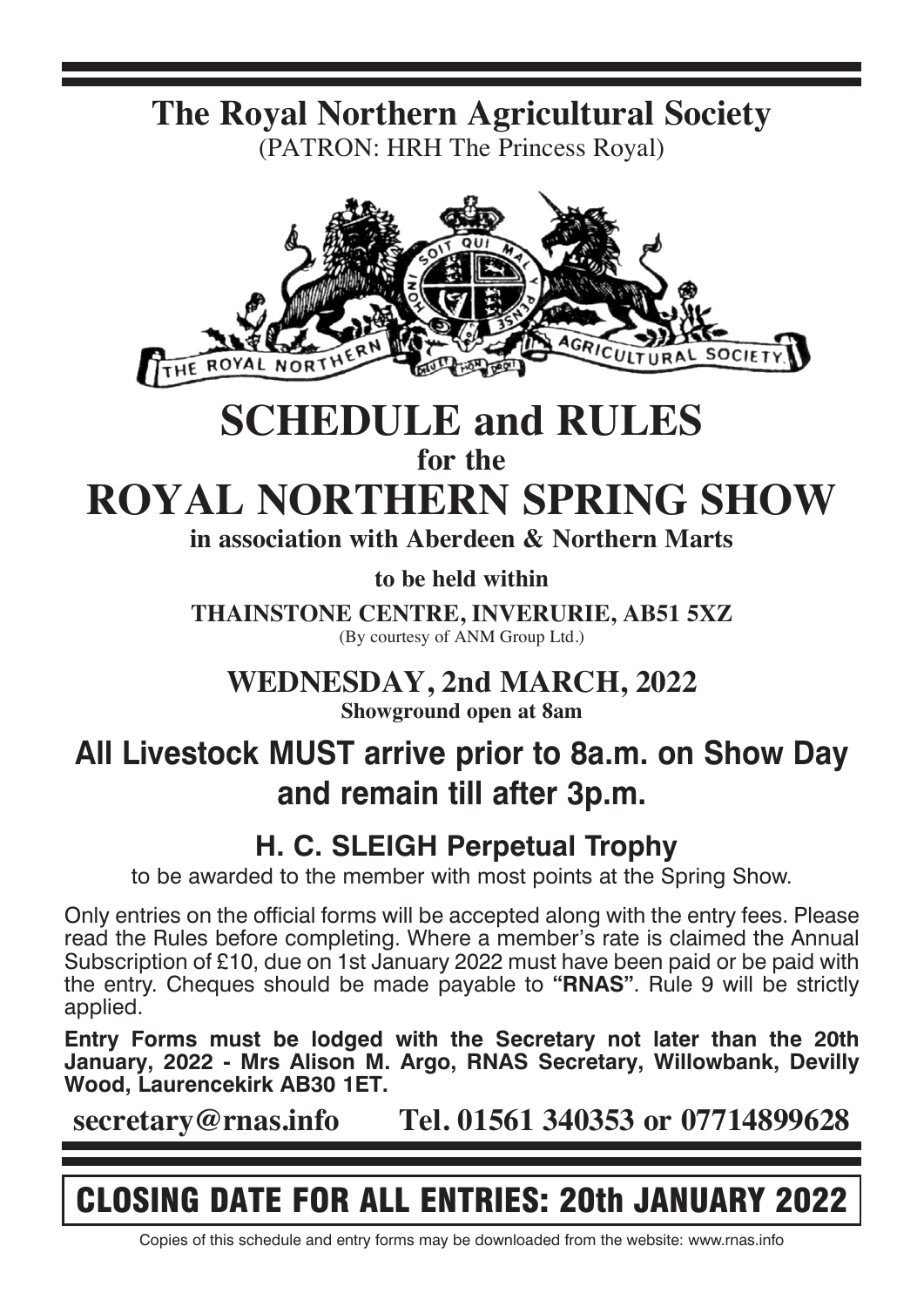**Honorary President:** Mr JOHN TELFER, ABERDEEN

**Honorary Vice-Presidents:** Mr GEORGE SKINNER, PITCAPLE Mr GORDON MURRAY, NEWMACHAR

**President:** Mr JAMES DICK, NORTHTON FARM, CULLERLIE, ECHT.

**Senior Vice-President:** Mr WILLIAM STEWART, BOMAKELLOCH, DRUMMUIR, KEITH

**Junior Vice-President:** Mr ALAN CUMMING, NEWELLS FARM, OLDMELDRUM

### **SHOW CONVENERS 2022**

| Section 1 Horses & Ponies      | <b>Helen Hunter, Fiona Smith, Gavin Ingram</b>        |  |  |
|--------------------------------|-------------------------------------------------------|--|--|
| Section 2 Exhibition Cattle    | George Wordie, Scott Mathers, Robbie Newlands,        |  |  |
| <b>Bulls</b>                   | <b>Cameron MacIver</b>                                |  |  |
| Section 3 Carcase Cattle       | Alan Cumming, Fiona Davidson                          |  |  |
| Section 4 Prime Sheep          | John Gordon,                                          |  |  |
| Section 4 Breeding Sheep       | <b>Brian Ross, Keith Mitchell</b>                     |  |  |
| Section 5 Cereals              | <b>Mike Morrice</b>                                   |  |  |
| Section 6 Roots                | <b>Andrew Rennie</b>                                  |  |  |
| Section 7 Silage & Hay         | <b>Harriet Ross, David Ross</b>                       |  |  |
| Section 8 S.W.I.               | John Telfer                                           |  |  |
| Section 9 SAYFC Competitions - |                                                       |  |  |
| Stockjudging                   | <b>Janelle Anderson, lain Wilson</b>                  |  |  |
| Box of Produce                 | <b>Andrew Rennie</b>                                  |  |  |
| Industrial                     | Rachel Anderson, Jenny Laing                          |  |  |
| Health & Safety Officers       | <b>Denise Clayton</b>                                 |  |  |
| <b>Trade Stands</b>            | Gordon Murray, George Duncan                          |  |  |
| Car Park                       | Danny Skinner, Euan Munro, Neil Keir, Stuart Stephen, |  |  |
|                                | Robert Manson                                         |  |  |
| <b>Traffic Control</b>         | Harriet Ross, Mike Morrice                            |  |  |
| Gates                          | Maureen Duncan, lain Robertson                        |  |  |
| Website, Facebook & Twitter    | Katrina Macarthur, Louise Mutch                       |  |  |
| <b>RNCI</b>                    | <b>Phil Wrigglesworth, Billy Stewart</b>              |  |  |
| Press Officer                  | <b>Katrina Macarthur</b>                              |  |  |
| Veterinary Surgeons on call    | Donview Veterinary Centre, Burghmuir Place, Inverurie |  |  |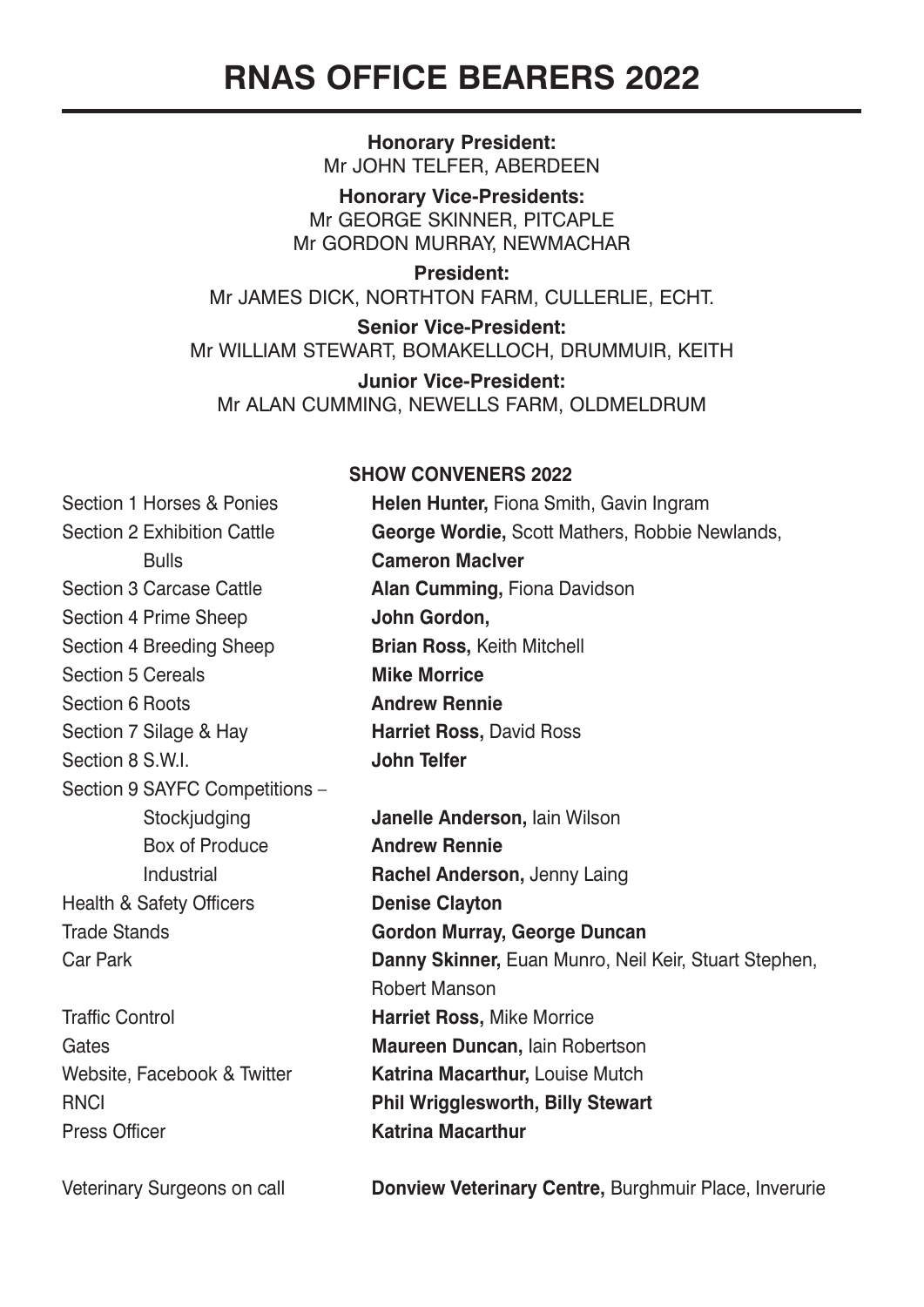**The Directors of the Royal Northern Agricultural Society wish to thank the Board of Management and all staff of ANM Group Ltd for their help in so many ways.**

**Also thanks to all Exhibitors and Members at the 2022 Spring Show and the following regular Sponsors of RNAS Events, Competitions and Projects:**

# **MAIN SPONSORS OF THE SPRING SHOW**

Serco Northlink Ferries Azets Grampian Steel Services Ltd Turcan Connell

Main Sponsor of Exhibition Cattle Main Sponsor of Bulls Main Sponsor of Carcase Cattle Main Sponsor of Horses & Ponies

# **GENERAL SPONSORS OF THE SPRING SHOW**

A & L Stronach Ltd Forklift Services ACT Scotland ANM Group Ltd BA Stores Duncan Farms Grass Guzzlers Ltd Laurencekirk First Response Kintore Rotary

Moray Fire Protection Ltd Morrisons Woodhead, Turriff MTM Construction Ltd **RNCI** Seafield Veterinary Group Trident Feeds Turriff Agri Parts

# **CLASS SPONSORS AT THE SPRING SHOW**

Blackadders LLP Charles J Marshall (Abdn) Ltd Don Valley Ltd Frontier Agriculture Ltd George Duncan Agri Solutions Ltd Groundwater Lift Trucks Ltd Hamlyn of Scotland Harbro Ltd NFU Scotland

North of Scotland Texel Club Norvite Animal Nutrition Co. Ltd Quality Meat Scotland Royal Bank of Scotland SAC Consulting Scotgrain Agricultuire/Bairds Malt Sinclair Contractors Thorneybank Farm Shop, Rothienorman Towns & Carnie Ltd

# **Other RNAS Sponsors**

Bruce Stevenson Insurance Brokers RNAS Trophy Evening Aberdeenshire Council RNAS Good Farming Practice Aberdeen Journals RNAS/P&J Award ANM Group Ltd RNAS/ANM Award Johnston Carmichael RNAS/Student Awards SRUC RNAS/Under 35's Award Turriff Agri Parts Ltd **RNAS/Apprentice Award** 

Agrii **Agrii RNAS Growing Cereal Competition** Murray Duguid, Oldmeldrum RNAS Turnip & Swede Competition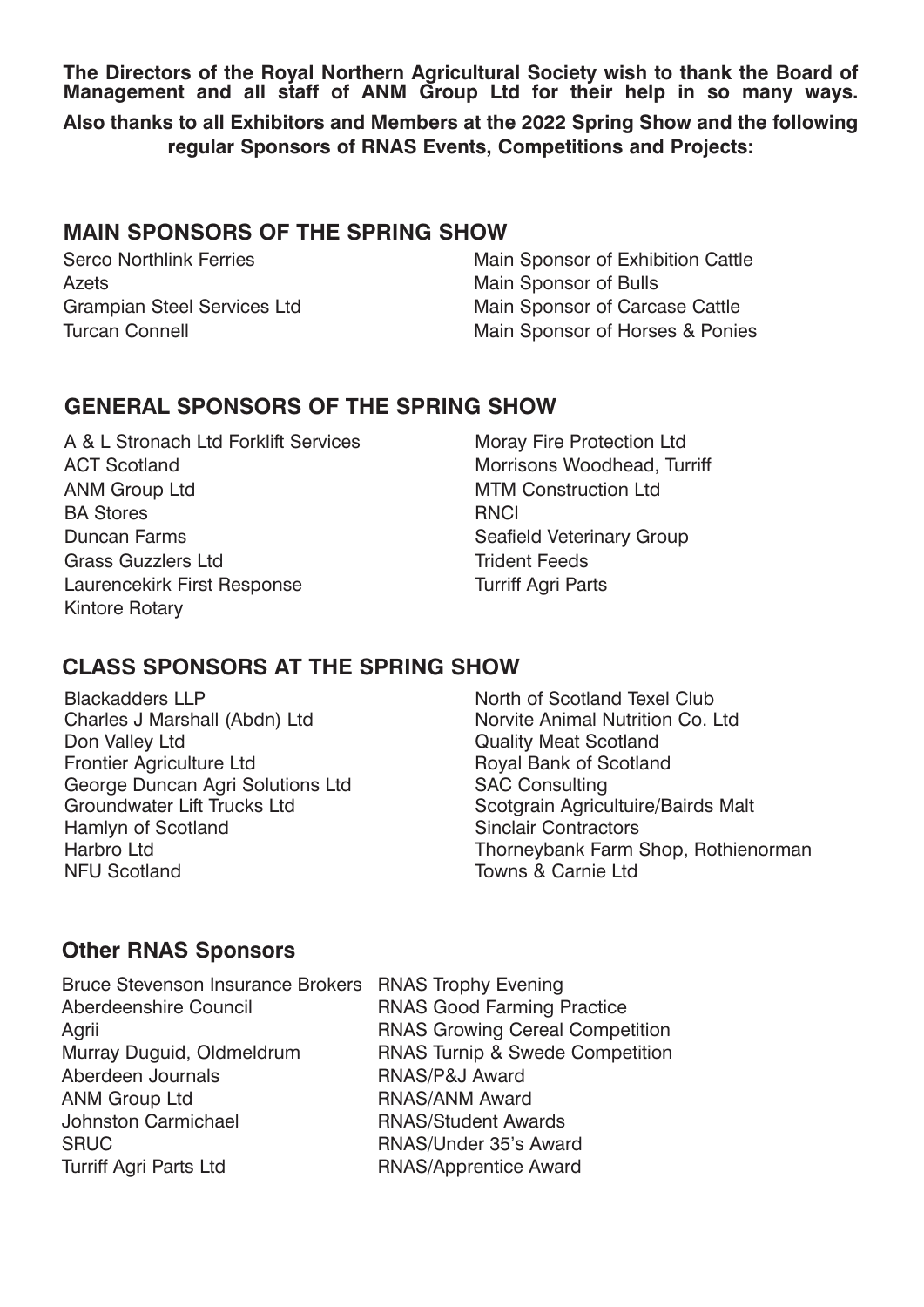# RULES - GENERAL CONDITIONS

- 1. All entries to be the bona fide property of the exhibitor except in the case of stallions hired for the season, which will be considered the property of the person to whom hired and which may be shown with the written permission of the owner. Such permission must be attached to the entry. The Directors reserve the right to refuse any entry without stating any reason and also to combine classes if the number of entries in any one class does not justify separate competition. Any judge will have the right to withhold awards if the quality of any entry does not merit an award. If there are less than three exhibitors involved in any group of classes, that group may be withdrawn. Animals must have been in the ownership of Exhibitors for 30 days prior to the show.
- 2. A competitor may show more than one animal in any class and will be entitled to payment of all prizes gained. Any animal having won a prize at a previous show of the Society may again compete for prizes (specials or otherwise). Except where otherwise specially provided for no animal will be allowed to compete in more than one class.
- 3. **Horses & Ponies may now enter more than one section, although exhibitors must make a choice in the event that sections may run concurrently. Classes will not be held to facilitate a horse or pony already competing in a different section**
- 4. **Under 16 exhibitors or exhibitor's children to be accompanied by an adult at all times within the Show rings and Lairage areas.**
- 5. Exhibitors of any entry not for public sale on the day of the competition by ANM Group to the Secretary on the entry form. The sales shall be subject to the Mart Conditions of Sale.
- 6. No animal suffering from infectious disease or brought from stock so suffering will be permitted to enter the Showyard. Any exhibitor contravening this rule will be liable in payment to the Society, the sum of £100 as and for liquidate damages. The Society shall have powers to appoint a qualified veterinary surgeon to examine and report on all or any animal exhibited and to act on such report without question as they may think proper.
- 7. The Society shall not be liable for any loss or damage to person or property which exhibitors or the general public may sustain at the Show or in transit to or from the Show nor for any loss suffered as a result of cancellation or abandonment of the Show due to inclement weather or an outbreak of infectious disease among stock in the area or any loss suffered as a result of regulations or other actions for the control of infectious disease.
- 8. The arrangements for the Show will be conducted by a Committee of the Society and Conveners, and Members appointed by the Directors shall be in attendance on the Judges while the Judging is in progress. As soon as the Judges shall determine which entry or entries are, in their opinion, in the event of no challenge being made, entitled to Prizes, the attending members shall affix the Prize to same. No tickets so placed shall be removed unless by order of the Committee. If any Prize Ticket be removed the parties so offending shall be proceeded against as the Committee may appoint. All trophies are for annual competition. They will be insured by the Society and, on acceptance, winners will be required to sign for trophies.
- 9. **Horses and Ponies.** All horses and ponies entered in classes with conditions as to height may be measured by the official veterinary surgeon before being judged except those with life certificates or annual certificates if under six years old, issued by the joint committee of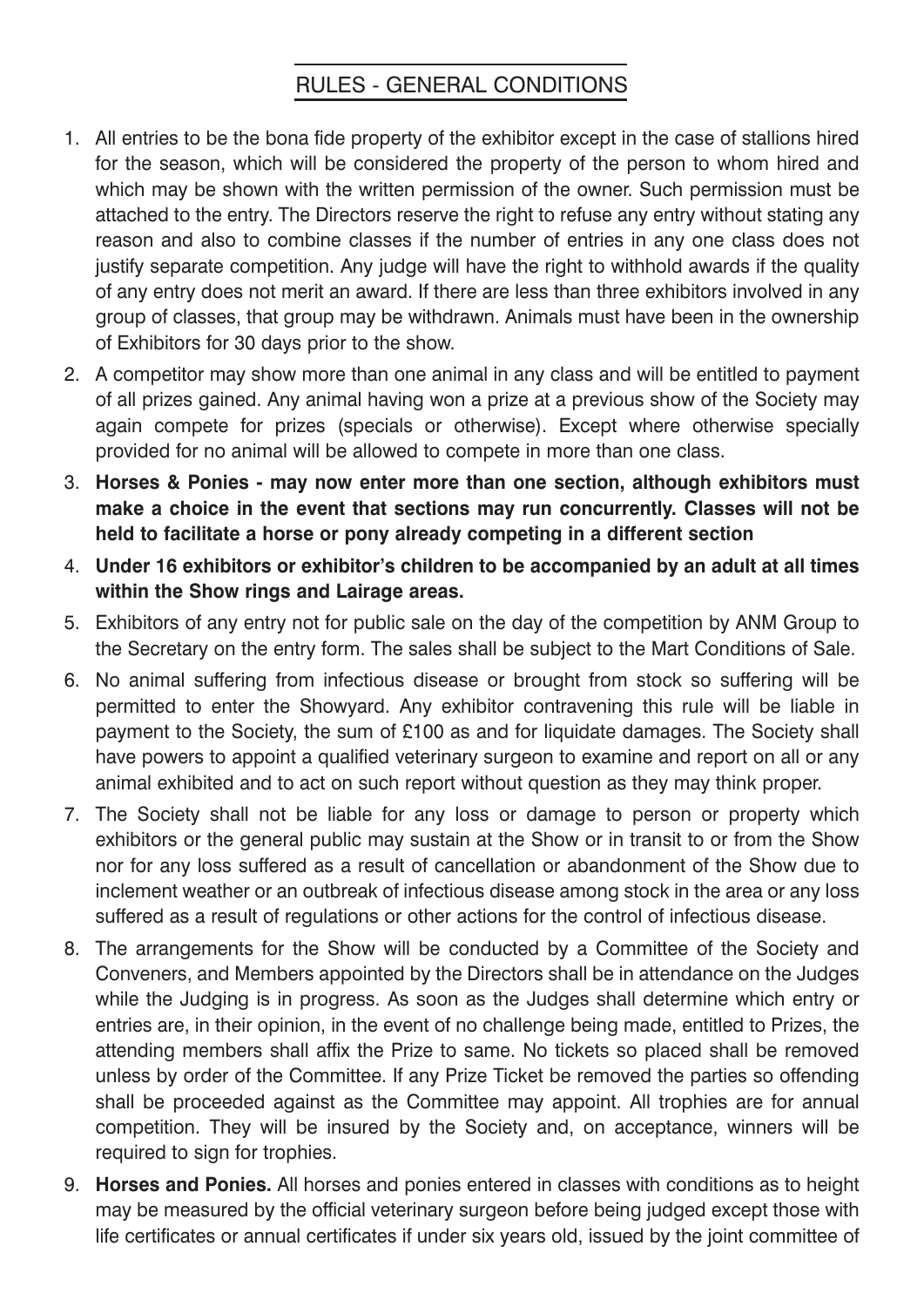Pony and Light Horse Societies, or in the case of Shetland Ponies with certificates issued by the Shetland Pony Society. These certificates must be produced to the official veterinary surgeon on request and the Society reserves the right to measure and if necessary disqualify any animal whether or not a certificate is produced. Half an inch will be allowed for normal shoes, no allowance for tips or charlier shoes. No subsequent alteration of shoes will be permitted. In the case of Highland Ponies who may be measured without shoes the height limit in such cases being reduced by half an inch. Horses and Ponies will be measured in natural positions.

No animal will be measured in a stretching position. Protests with reference to height of horses and ponies will be entertained only from Exhibitors in the classes concerned and must be lodged in writing with the Show Secretary by 12.30pm on the day of the Show and must be accompanied by a deposit of £25 which will be refunded if the protest is upheld. Horse ages: In the northern hemisphere a horse is considered to have its birthday on 1st January.

- 10. No challenge of the entries, classification of stock, or of the awards of the Judges, shall be competent after 1pm on the day of the Show and any protests must be lodged with the Secretary in writing before that hour, along with £25 which will be forfeited if the protest is dismissed. The attending members and the Sub-Committee will meet in the Secretary's Office in the Showyard at 1pm to dispose of any protests which may be lodged and the objectors must attend to support their protests. The Judgement of a majority of those present shall be decisive.
- 11. Entries on the official entry form must be lodged with the Secretary by the closing date indicated on the Schedule and Rules Booklet. Entry cheques must accompany the entry and entries submitted without the appropriate cheque may be refused. Cash must not be sent. The reduced entry fee for members can only be claimed by Life Members or if the current calendar year's annual subscription has been paid to the Society. Reduced entry fees are allowed only on the basis of individual membership, ie no composite entries will be accepted.
- 12. **ALL EXHIBITION CATTLE AND PRIME HOGGS MUST BE IN PLACE AT THAINSTONE CENTRE ON THE PREVIOUS DAY FOR WEIGHING AT 2-3pm. ANY CARCASE CATTLE NOT DELIVERED THAT DAY MUST BE DELIVERED ON SHOW DAY BEFORE 8am. UNTRIMMED: LAMBS/HOGGS & BREEDING SHEEP MUST BE SHOWN IN THEIR NATURAL STATE. ANY LAMBS/HOGGS DRESSED, BRUSHED OR TRIMMED IN ANY WAY WILL BE DISQUALIFIED.**
- 13. Members will be admitted to the Show without payment on displaying their membership badge. Any money paid at the gate will not be refunded. Livestock exhibitors will be allocated one parking sticker for vehicle entry only. Admission tickets may be purchased from the Secretary prior to the Show. **Anyone not displaying an admission ticket or membership badge will be required to pay admission money at the going rate. (Horse and pony entrants - see special note in section 1)**
- 14. Animals must be identified and transported in accordance with current legislation. There must be compliance with all current requirements including documentation.
- 15. Livestock Removal Time After 3 p.m.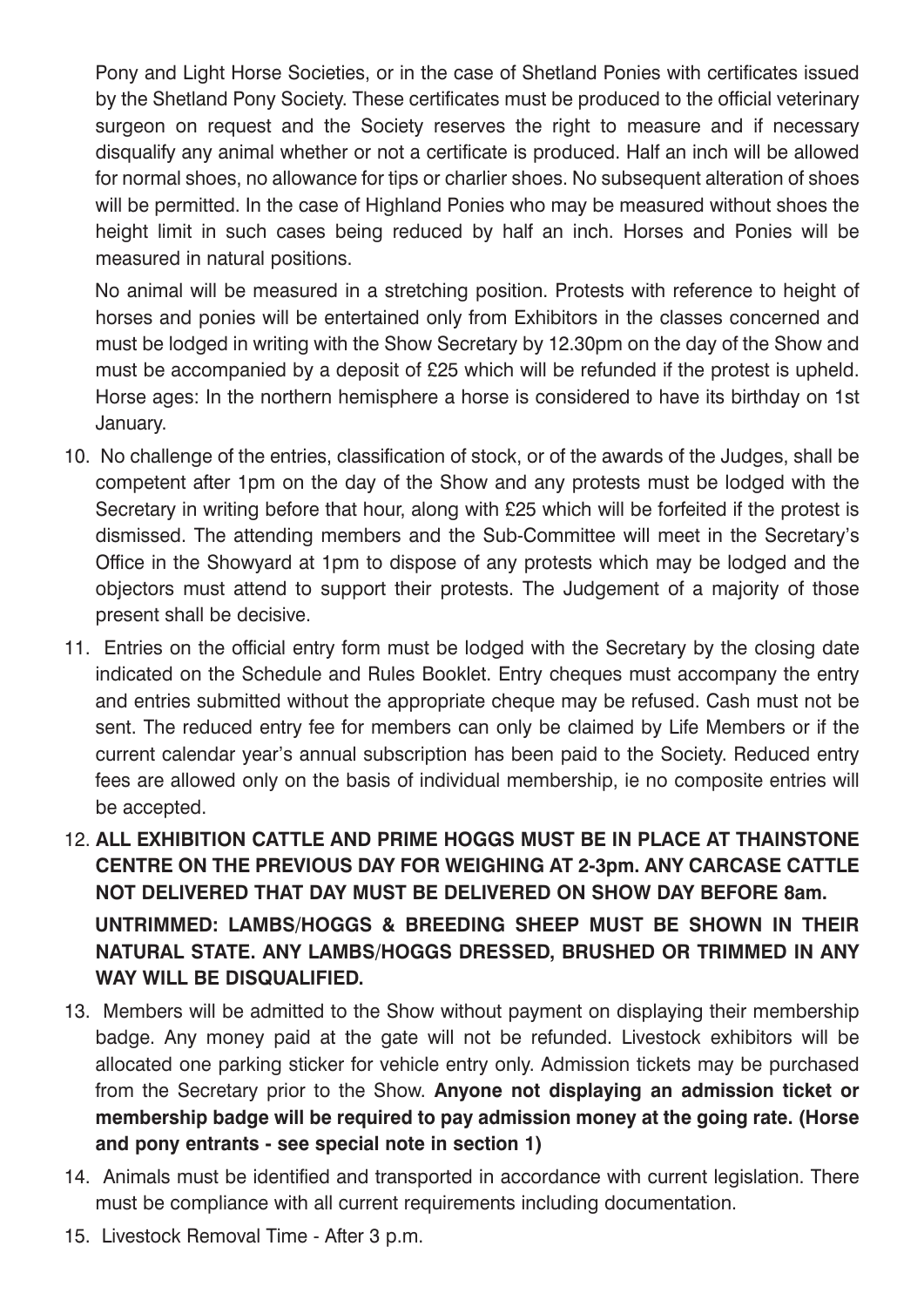# **SECTION 1 – HORSES AND PONIES**



 **MAIN SPONSOR -** 

 **TURCAN CONNELL**

**Other Sponsor - NORVITE ANIMAL NUTRITION CO. LTD**

# *Judging times for Horses and Ponies Sections* **9 a.m. - Classes 7-10; 16-21; 29-32; 33-34.**

### **Class order will be as follows:-**

- **Ring 1** Classes 33-34 Broken Coloured Horses & Ponies followed by Classes 1-6 Clydesdales including Clydesdale Young Handlers
- **Ring 2** Classes 29-32 Light Horses & Ponies and then Classes 22-26 Mountain and Moorland.
- **Ring 3** Classes 16-21 Highlands, followed by Classes 27-28 Ride and Drive and then Classes 35-36 – Young Handlers (not Shetland Ponies or Clydesdale Horses).
- **Ring 4** Classes 7-10 Shetland Ponies, followed by Classes 11-14 Miniature Shetland Ponies and then Class 15 – Shetland Young Handlers.

### **All Horses and Ponies are shown in hand.**

Only Stallions 3 years and over may be shown from horse boxes, situated in the vicinity of the judging rings. All other groups should be shown from stalls allocated in the Mart premises.

Limited space is available for horse boxes situated in the vicinity of the judging rings. Consideration will be given to Exhibitors with special needs entering by the closing date. Off-loading points and horsebox and trailer parking areas will be well signposted and further details will be sent to Exhibitors just prior to the Show.

**Remember - entry sticker for vehicle is for the vehicle only. Exhibitors will be given one free admission ticket if one or two animals entered or two free admission tickets if three or more animals are entered. Membership badges will be sent to those who have paid for Life or Annual Membership. Other admission tickets may be requested and paid for through the entry form.**

Note Rule 3: Animals may now enter more than one section, although exhibitors must make a choice in

the event that sections may run concurrently. Classes will not be held to facilitate a

horse or pony already competing in a different section.

Entry fees: Members £5; Non-Members £10

Prizes for Each Class: 1st £25; 2nd £15; 3rd £10.

# **CLYDESDALE HORSES**

Judge: MR JOHN GRAHAM, Stirling

# **Class** WHITE COATS TO BE WORN BY ALL CLYDESDALE HORSE EXHIBITORS<br>**1** Colt born 2021

- - **1** Colt, born 2021
	- **2** Filly, born 2021
	- **3** Colt, Filly or Gelding, born 2020
	- **4** Mare, 3 years old and over<br>**5** Gelding, 3 years old and over
	- **5** Gelding, 3 years old and over
	- **6** Young Handlers Competition No Entry Fee

### SPECIAL PRIZES

Champion – Linzee Gordon Challenge Cup, £30, Norvite Voucher and RNAS Rosette, Andrew M. Wight Memorial Prize of £25

Reserve – £15 and RNAS Rosette

Best Bred by Exhibitor – RNAS Rosette

Best one or two year old – Clydesdale Horse Society Shield and C.H.S. Rosette and RNAS Rosette. Best two animals owned and shown by same exhibitor – £5 and RNAS Rosette

Class 5 - Winner - John Moir Memorial Prizes of £6 and RNAS Rosette

### Runner-up - £4 and RNAS Rosette

 Young Handler (aged 12-16) who qualifies in 2022 for Clydesdale Horse Society 'Young Handler of 2023' Competition – Engraved medal for C.H.S.

# **SHETLAND PONIES**<br>Judge: MR KEN ADAM, Alloa

- Judge: MR KEN ADAM, Alloa **Class <sup>7</sup>** Stallion, 3 years old and over **<sup>8</sup>** Mare or Gelding, 4 years old and over **<sup>9</sup>** Colt, Filly or Gelding, 2 or 3 years old
	-
	- **10** Colt, Filly or Gelding, born in 2021

### SPECIAL PRIZES

Champion - Alexander Davidson Trophy, £30, Norvite Voucher, RNAS Rosette and Shetland Pony Rosette. Reserve Pony - £15 and RNAS Rosette and Shetland Pony Rosette Best Bred by Exhibitor - RNAS Rosette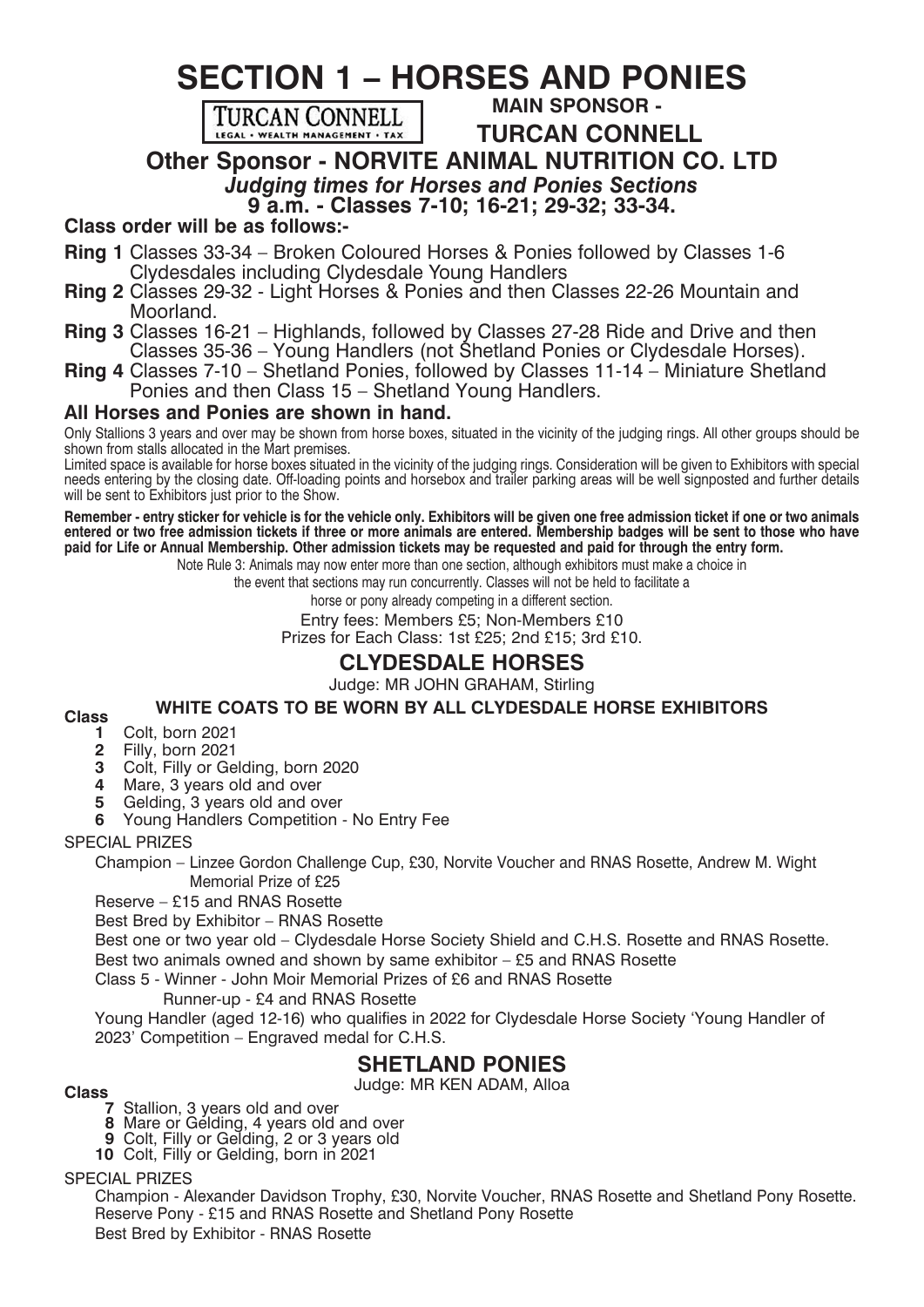# **MINIATURE SHETLAND PONIES (34IN. OR UNDER)**

Judge: MR KEN ADAM, Alloa

#### **Class**

- **11** Stallion, 3 years old and over
- **12** Mare or Gelding, 4 years old and over
- **13** Colt, Filly or Gelding, 2 or 3 years old
- **14** Colt, Filly or Gelding, born 2021

### SPECIAL PRIZES

Champion Miniature Pony - Bog's Trophy, £30, Norvite Voucher, RNAS Rosette and Shetland Pony Rosette

Reserve Pony - £15 and RNAS Rosette and Shetland Pony Rosette Best Bred by Exhibitor - RNAS Rosette

### OVERALL SHETLAND PRIZES

Best Female - Sir John Brown Salver and RNAS Rosette Best coloured Pony, excluding black - RNAS Rosette

# **SHETLAND - YOUNG HANDLERS**

Judge: MR KEN ADAM, Alloa

**NO ENTRY FEE** - Entries can be taken on the day, with an equine previously entered and shown in the Shetland sections.

### **Class**

**15** Shetlands - Best Young Handler

SPECIAL PRIZES

1st - The Secretary's Cup, £25, RNAS Rosette and Shetland Pony Society Rosette

2nd - £15 and RNAS Rosette

3rd - £10 and RNAS Rosette

# **HIGHLAND PONIES**

Judge: MR HUGH DUNCAN, Turriff

### **Class**

- **16** Stallion, 4 years old and over
- **17** Mare, 4 years old and over
- **18** Gelding, 4 years old and over
- **19** Filly or Gelding, 2 and 3 years old
- **20** Colt, Filly or Gelding, born 2021

### SPECIAL PRIZES

Champion - Douneside Cup and £30, Norvite Voucher, RNAS Rosette, Highland Pony Society Rosette (Also, if bred in Grampian, McEwan Memorial Shield)

Reserve Pony - £15 and RNAS Rosette

Best Bred by Exhibitor - RNAS Rosette

# **PERFORMANCE HIGHLAND PONIES**

Judge: MR HUGH DUNCAN, Turriff

### **Class**

**21** Performance Highland Ponies suitable for all disciplines, open to part-breds

SPECIAL PRIZES

Champion - Bruce Cup and £30, Norvite Voucher and RNAS Rosette

# **MOUNTAIN AND MOORLAND**

Judge: MR RICHARD TELFER, Ayton Castle Stables **Class**

- **22** Stallion, 4 years old and over
- **23** Mare or Gelding, 4 years old and over (split by height, should numbers permit)
- **24** Colt, Filly or Gelding, 2 and 3 years old
- **25** Colt, Filly or Gelding, born 2021

### SPECIAL PRIZES

Champion - R.N.A.S. Cup, £30, Norvite Voucher and RNAS Rosette Reserve - £15 and RNAS Rosette Best Bred by Exhibitor - RNAS Rosette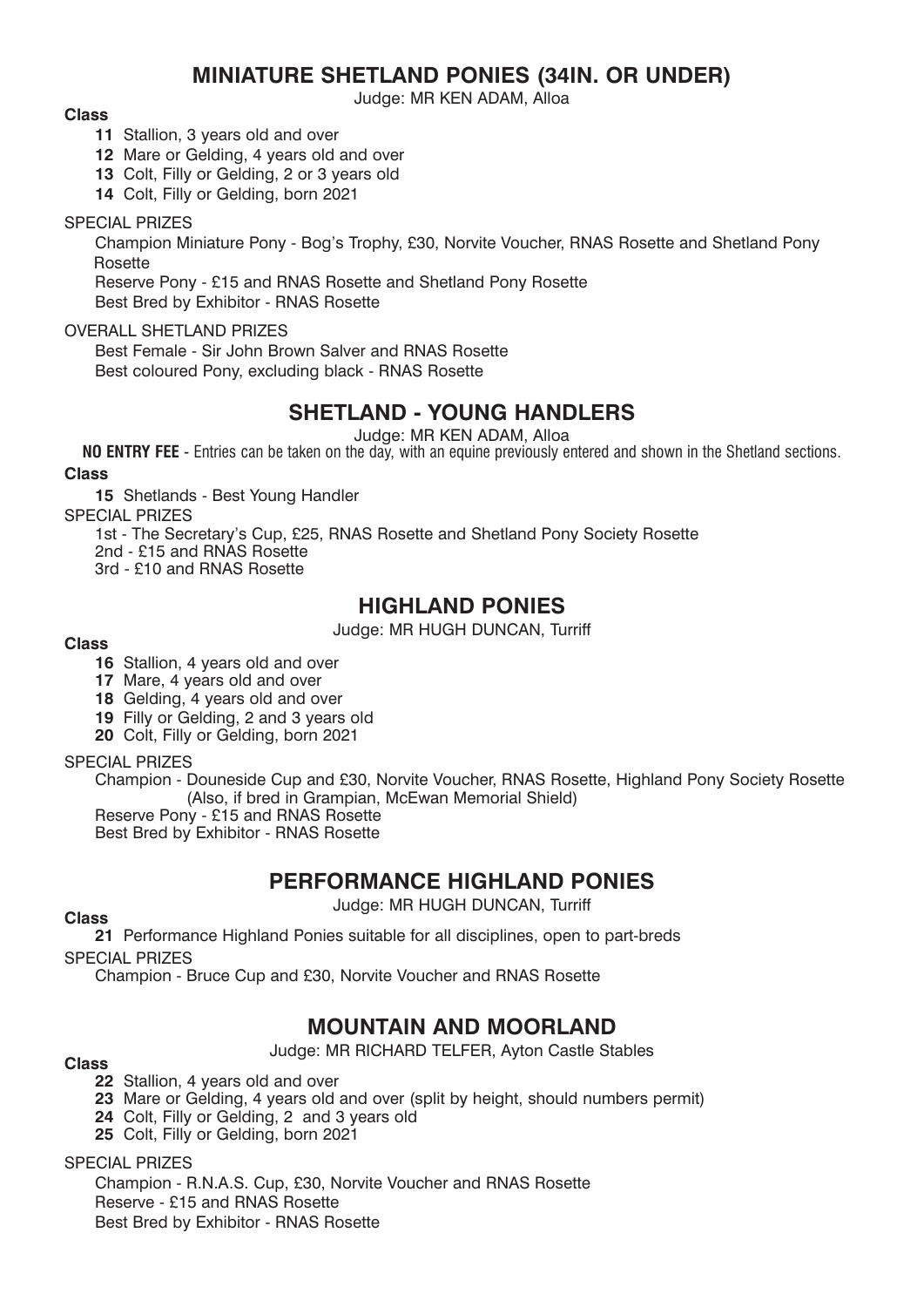# **PERFORMANCE MOUNTAIN AND MOORLAND**

Judge: MR RICHARD TELFER, Ayton Castle Stables **Class**

**26** Performance M & M's suitable for all disciplines, open to part-breds, but to exclude Highlands.

SPECIAL PRIZES

Champion - Lawson Trophy and £30, Norvite Voucher and RNAS Rosette

# **RIDE AND DRIVE**

Judge: MRS NICOLA CRAIGEN, Durno

### **Class**

**27** Ride and Drive, Mare or Gelding, 4 years old and over

**28** Ride and Drive, 3 years old and under

### SPECIAL PRIZES

Champion - Tom Hadden Cup, £30, Norvite Voucher and RNAS Rosette Reserve - £15 and RNAS Rosette Best Bred by Exhibitor - RNAS Rosette

# **LIGHT HORSES AND PONIES**

Judge: MR RICHARD TELFER, Ayton Castle Stables

# **Ponies not to exceed 153cm at maturity, Light Horses to exceed 153cm at maturity**

### **Class**

**29** Pony / Light Horse, Colt, Filly or Gelding, born 2021

**30** Colt, Filly or Gelding 2 and 3 years old

**31** Pony, Mare or Gelding, 4 years and over

**32** Light Horse, Mare or Gelding, 4 years old and over

SPECIAL PRIZES

Champion - RNAS Aberdeen Spring Show Cup, £30, Norvite Voucher and RNAS Champion Rosette Reserve - £15, RNAS Reserve Champion Rosette

Best Bred by Exhibitor - RNAS Rosette

Best Arab, Anglo or part-bred Arab - Newton Cup and RNAS Rosette

Best Arab or part-bred Arab, bred by exhibitor - Blackford Trophy and RNAS Rosette

### **BROKEN COLOURED PONIES AND HORSES**

Judge: MRS NICOLA MCLEAN, Keith **Class**

**33** Young Stock, 1 – 3 years old **34** Mare, Gelding or Stallion, 4 years old and over

### SPECIAL PRIZES

Champion - £30, Norvite Voucher and RNAS Rosette Reserve Champion - £15 and RNAS Rosette Best Bred by Exhibitor - RNAS Rosette

### **YOUNG HANDLERS**

# **(excluding Shetland & Clydesdale Young Handlers)**

Judge: MRS NICOLA MCLEAN, Keith

### **Class**

**35** Young Handler, under 11 on date of show

**36** Young Handler, 11-16 on date of show

### SPECIAL PRIZES

1st - £25 and RNAS Rosette

2nd - £15 and RNAS Rosette

3rd - £10 and RNAS Rosette

# **OVERALL HORSE AND PONY SECTION**

Judge: TBC

### OVERALL PRIZES

Overall Champion - Duthie Memorial Cup, £100 cash, RNAS Rosette and Sash Reserve Champion - Nigel Mercer Memorial Trophy, £50 cash, RNAS Rosette and Sash Overall Best Bred by Exhibitor - RNAS Cup, £25, RNAS Rosette and Sash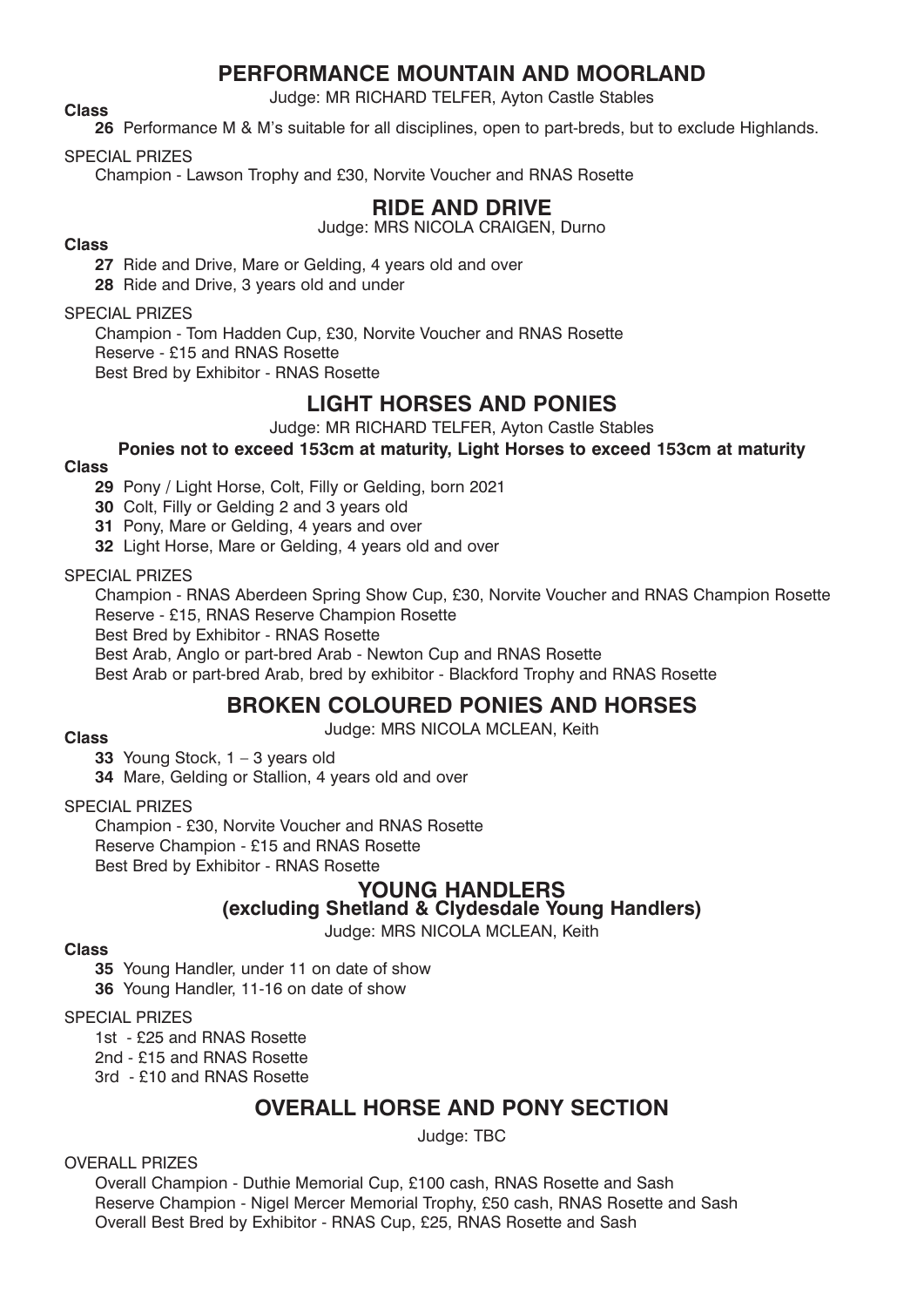# **SECTION 2 - EXHIBITION CATTLE**

**To be judged immediately after the Bulls**

**MAIN SPONSORS -** 



Judge: MR DAVID BLAIR, Newport on Tay, Fife

Entry Fees: Members £5; Non-Members £10 Prizes: 1st £50; 2nd £40; 3rd £30; 4th £20

All Exhibition Cattle must be in place at Thainstone Centre on the day before the Show for weighing at 2pm - 3pm. All **beef cattle will be housed in the Mart** and the Sale will be held there on Show Day, expected to be about 2.15pm.

Unhaltered show cattle (shown in pens)

### **Class**

- **50** Show bullocks. Haltered
- **51** Show heifers. Haltered
- **52** Unhaltered Show bullocks
- **53** Unhaltered Show heifers

Classes 50 and 51 are split into several groups by weight

To encourage interest in the Sale it is hoped as many as possible of the cattle will also be entered for the Sale. Cattle in Classes **52 and 53** must be entered for the Show Sale. Unhaltered cattle will be shown in pens, must remain in pens and are not eligible for the championship. As usual the convener may decide to re-allocate haltered entries to unhaltered.

### SPECIAL PRIZES

Champion Bullock - Uppermill Trophy, £200 and RNAS Rosette Reserve Champion Bullock - £100 and RNAS Rosette Champion Heifer - Grays Fetterangus Perpetual Challenge Cup, £200 and RNAS Rosette Reserve Champion Heifer - £100 and RNAS Rosette Overall Champion - Duthie Perpetual Challenge Cup, £100, RNAS Rosette and Sash. Overall Reserve Champion - Durno Auchorachan Cup, £50, RNAS Rosette and Sash Best Animal Bred by Exhibitor - Cairngall Cup, £50 and RNAS Rosette and Sash.

# **OTHER AWARDS**

Best Animal sired by a Beef Shorthorn, Aberdeen Angus or Hereford Bull - Uppermill Salver Best Animal sired by a Charolais Bull - North East of Scotland Charolais Breeders Quaich Best Animal sired by a Limousin Bull - British Limousin Cattle Society Cup Best Cross Animal sired by a British Blue Bull - The Oxcroft Perpetual Quaich.

# **ROYAL NORTHERN SPRING SHOW in association with ABERDEEN & NORTHERN MARTS**

# **SHOW & SALE OF BEEF BULLS**

**Judge: Mr Liam Muir, Orkney**

**WILL BE HELD WITHIN THAINSTONE CENTRE, INVERURIE ON WEDNESDAY, 2nd March, 2022**

**ENQUIRIES TO JOHN ANGUS - 07801186312**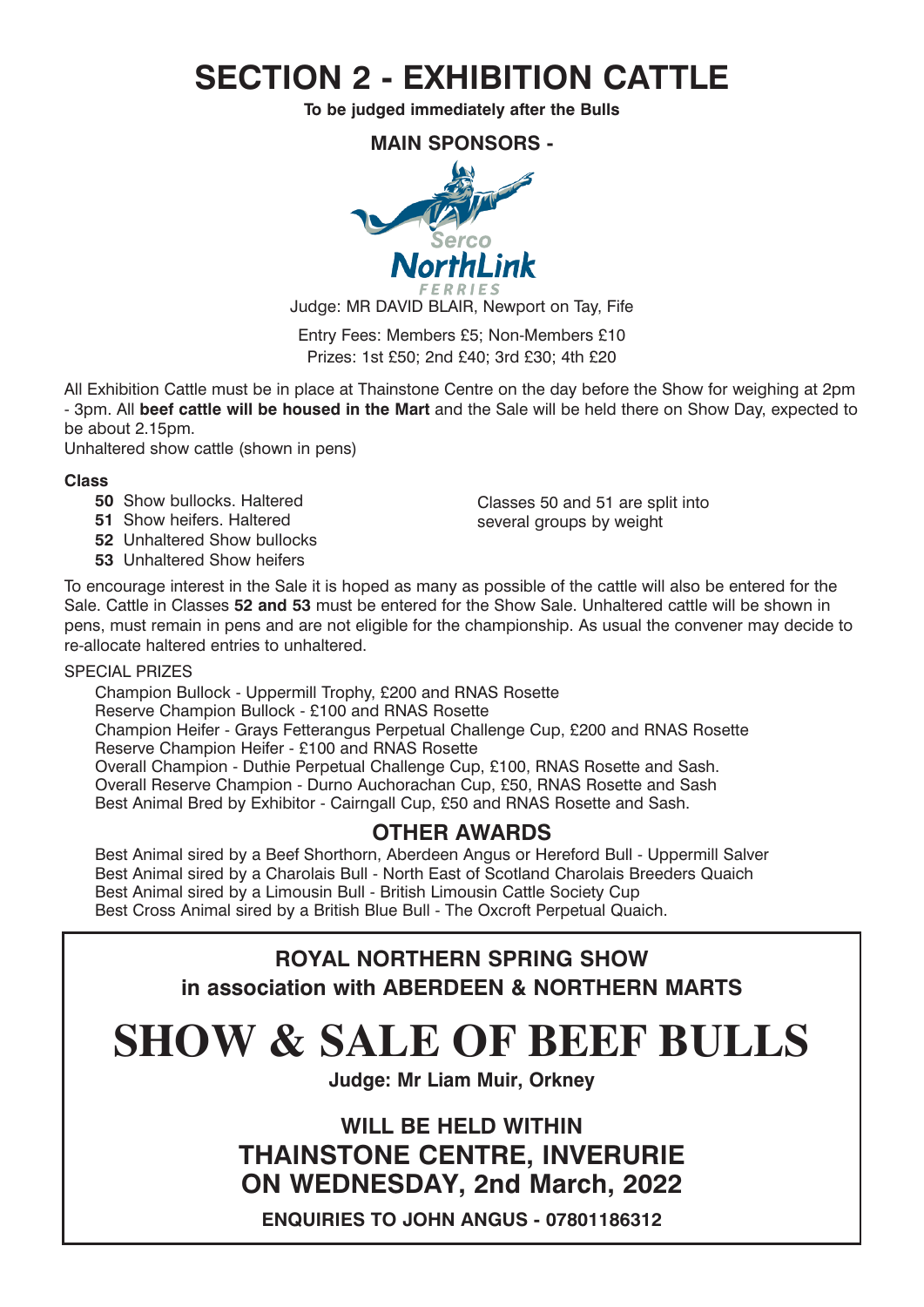# **SECTION 3 - CARCASE CATTLE MAIN SPONSOR - GRAMPIAN STEEL SERVICES LTD**

### **OTHER SPONSORS - BLACKADDERS LLP, HARBRO LTD, SAC CONSULTING, TOWNS & CARNIE LTD (Hoof) MORRISONS, WOODHEAD, Turriff (Hook)**

Judges: MR ALISTAIR MITCHELL, Kemnay (Hoof) MR JIM HOLDEN, Morrisons, Colne, Lancashire (Hook)

Entry Fees cover both the Hook & Hoof Classes: Members £10; Non-Members £20 (Hoof & Hook) Prizes - 1st £25; 2nd £20; 3rd £15; 4th £10

#### **ALL CATTLE MUST BE ENTERED IN BOTH THE HOOF AND HOOK CLASSES** \*\*\*\* PLEASE NOTE – MAXIMUM LIVE WEIGHT 650kg \*\*\*\*

In response to the current market demands and in conjunction with Morrison's Woodhead, Turriff – any animals forwarded to the competition weighing over 650kg when weighed at Thainstone Centre on the day of the competition will be deemed ineligible to compete and the consigner MUST take the animal home.

### Cattle MUST attend the live judging to be eligible for the carcase competition.

Any carcase cattle which do not arrive on the day before the Show must be in place at Thainstone Centre before 8am on Show Day.

Cattle will be judged on the Hoof at the Show and on the Hook at Morrison's Woodhead, Turriff on the following day.

**If COVID restrictions allows -** Entrants are invited to view the cattle carcases on Thursday 3rd March at 6pm at the Turriff premises of Morrisons Woodhead, Turriff.

**Everyone MUST arrive at 5.50pm for viewing at 6pm** – there is no facilities for anyone arriving late.

The presentation of the carcase prizes will follow after Stovies are served to which all entrants of carcases are welcome.

**NOTE: Consignors MUST have a Morrison's account set up by 1st February and be a member of the Farm Assurance Scheme.** If you wish to have guidance on weight, conformations and price details in advance please contact Scott McRobbie, Morrisons Woodhead, Turriff on 07970 828361 **Class**

- **55** Native Breed Bullock.
- **56** Continental Breed Bullock.
- **57** Native Breed Heifer.
- **58** Continental Breed Heifer.

**Classes will be divided on the day after being weighed – up to a maximum of 3 classes (Heavy, Medium & Light) depending on numbers entered and weight. This is at the discretion of the Convenors. Please confirm all ear numbers for your Carcase Cattle entries by emailing the RNAS Secretary by the 10th February – secretary@rnas.info**

### SPECIAL PRIZES

Overall Champion on Hoof - Adams Trophy, £100 and RNAS Rosette Overall Reserve Champion on Hoof – £15 and RNAS Rosette Champion Bullock (Hoof) – Shirras Laing Cup, £20 and RNAS Rosette Reserve Champion Bullock (Hoof) – £10 and RNAS Rosette Champion Heifer (Hoof) - Beddie of Banks Trophy, £20 and RNAS Rosette Reserve Champion Heifer (Hoof) – £10 and RNAS Rosette Best Bullock Bred by Exhibitor (Hoof) - East Coast Viners Cup, £10 and RNAS Rosette Best Heifer Bred by Exhibitor (Hoof) - East Coast Viners Cup, £10 and RNAS Rosette Overall Champion on Hook - Adams Trophy, £100 and RNAS Rosette Overall Reserve Champion on Hook - £15 and RNAS Rosette Champion Bullock (Hook) - £20 and RNAS Rosette Reserve Champion Bullock (Hook) - £10 and RNAS Rosette Champion Heifer (Hook) - £20 and RNAS Rosette Reserve Champion Heifer (Hook) - £10 and RNAS Rosette Best Killing out Percentage - Elanco Cup, £10 and RNAS Rosette Heifer or Bullock with the highest combined score on Hoof and Hook - Morlich Cup,

£10 and RNAS Rosette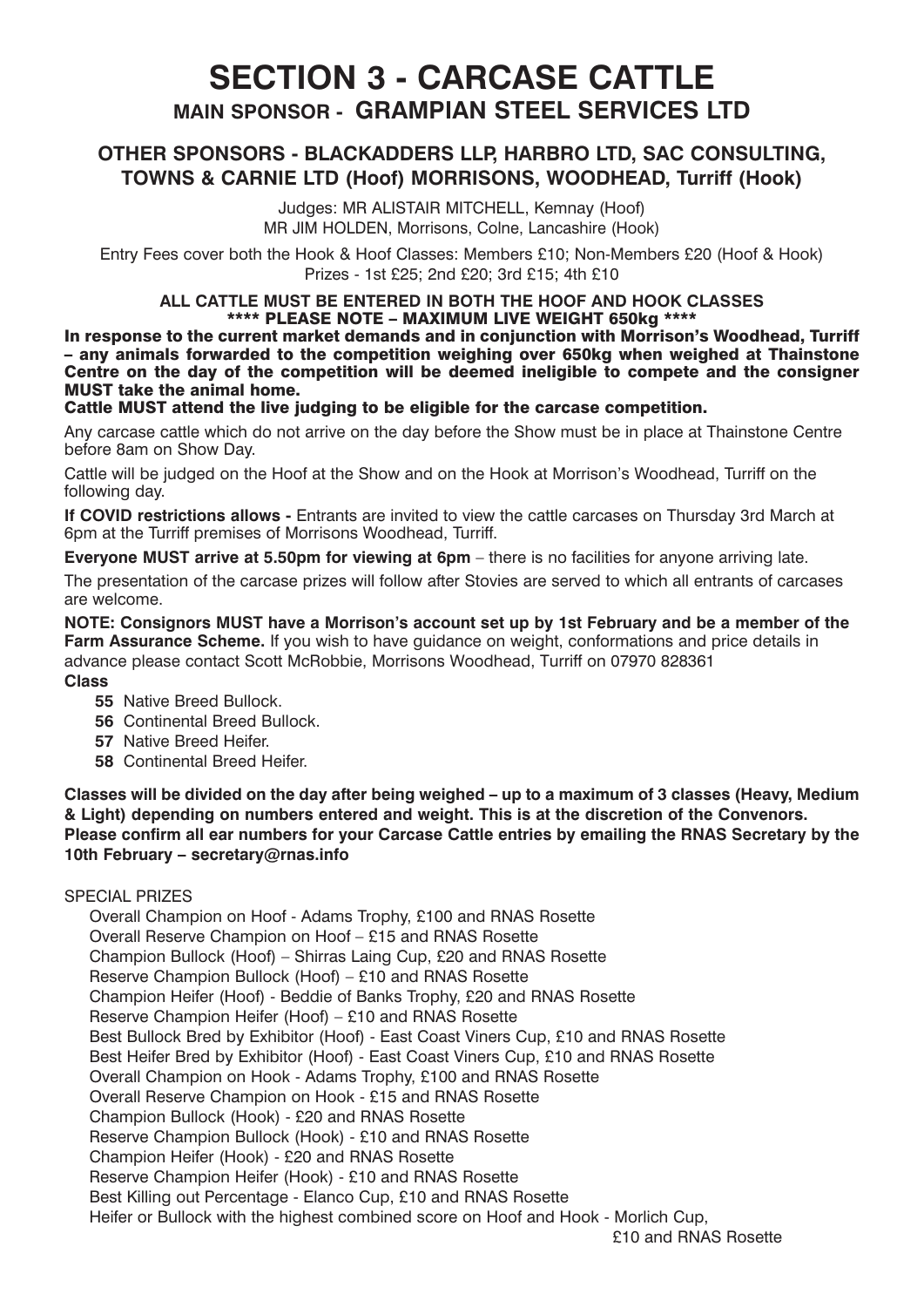# **SECTION 4 - SHEEP**

**PRIME HOGGS**

# **SPONSORED BY DON VALLEY LTD, QUALITY MEAT SCOTLAND**

**NORTH OF SCOTLAND TEXEL CLUB** will sponsor the Overall Champions on the hoof and/or hook if they are sired by a Texel - £125 each.

Judges: MR JIM HUNTER, Huntly (Hoof)

MR JIM HOLDEN, Morrisons, Colne, Lancashire (Hook)

Entry Fee cover both the Hook & Hoof Classes: Members £10; Non-Members £20 (Hoof & Hook) Prizes - 1st £20; 2nd £15; 3rd £12; 4th £10

**ALL PRIME HOGGS MUST BE IN PLACE AT THAINSTONE CENTRE ON THE PREVIOUS DAY FOR WEIGHING AT 2-3PM.**

#### **UNTRIMMED: LAMBS/HOGGS MUST BE SHOWN IN NATURAL STATE. ANY LAMBS/HOGGS DRESSED, BRUSHED OR TRIMMED IN ANY WAY WILL BE DISQUALIFIED. ALL PRIME HOGGS MUST BE ENTERED IN BOTH THE HOOF AND HOOK CLASSES**

Sheep will be judged on the hoof at the Show and on the Hook at Morrison's Woodhead, Turriff the following day. **Prime Hoggs MUST attend the live judging to be eligible for the carcase competition.**

**If COVID restrictions allows -** Entrants are invited to view the Prime Hoggs on Thursday 3rd March from 6pm at the Turriff premises of Morrisons Woodhead, Turriff. Everyone MUST arrive at 5.50pm for viewing at 6pm – there is no facilities for anyone arriving late.

The presentation of the Prime Hogg prizes will follow after Stovies are served to which all entrants of carcases are welcome.

**NOTE: Consignors MUST have a Morrison's account set up by 1st February and be a member of the Farm Assurance Scheme.** If you wish to have guidance on weight, conformations and price details in advance please contact Scott McRobbie, Morrisons Woodhead, Turriff on 07970 828361

### **Classes for hoof & hook**

- **60** Pair of Light Hoggs Under 44 kilos
- **61** Pair of Medium Hoggs 44-48 kilos
- **62** Pair of Heavy Hoggs Over 48 kilos

#### SPECIAL PRIZES

Champion Pair (Hoof) - Norvite Perpetual Trophy, £50 and RNAS Rosette Reserve Champion Pair (Hoof) - Quality Meat Scotland Quaich, £10 and RNAS Rossette Best Pair Suffolk Hoggs (Hoof) - £25 Best Pair Texel Hoggs (Hoof) - £25 Best Pair Beltex Hoggs (Hoof) - £25 Best Pair Hoggs excluding Suffolks, Texels & Beltex (Hoof) - £25 Special Prize of £125 if Champion is sired by Texel (Hoof) Champion Pair on Hook - John L. Young Perpetual Trophy, £50 and RNAS Rossette Reserve Champion Pair on Hook - £10 and RNAS Rosette Best Pair Suffolk Hoggs (Hook) - £25 Best Pair Texel Hoggs (Hook) - £25 Best Pair Beltex Hoggs (Hook) - £25 Best Pair of Hoggs excluding Suffolks, Texels and Beltex (Hook) - £25 Special Prize of £10 will be awarded to Champion Pair of carcases if this pair also wins the Championship on hoof Special Prize of £125 if Champion is sired by Texel (Hook)

### **BREEDING SHEEP**

### **SPONSORED BY ROYAL BANK OF SCOTLAND**

Judge: MR JONNIE CAMPBELL, Thurso

Entry Fee: Members £5; Non-Members £10 : Prizes - 1st £20; 2nd £15; 3rd £12; 4th £10 **NON MV Accredited sheep ONLY. These Hoggs should NOT be "in-lamb" UNTRIMMED: LAMBS/HOGGS MUST BE SHOWN IN NATURAL STATE. ANY LAMBS/HOGGS DRESSED, BRUSHED OR TRIMMED IN ANY WAY WILL BE DISQUALIFIED.**

#### **Class**

- **66** Pen of 3 Texel Cross Hoggs.
- **67** Pen of 3 Greyface or Mule Hoggs.
- **68** Pen of 3 Cheviot Mule Hoggs.
- **69** Pen of 3 Any Other Hoggs.

#### SPECIAL PRIZES

Champion Entry - Douneside Cup, £100 RNAS Rosette Reserve - £20 and RNAS Rosette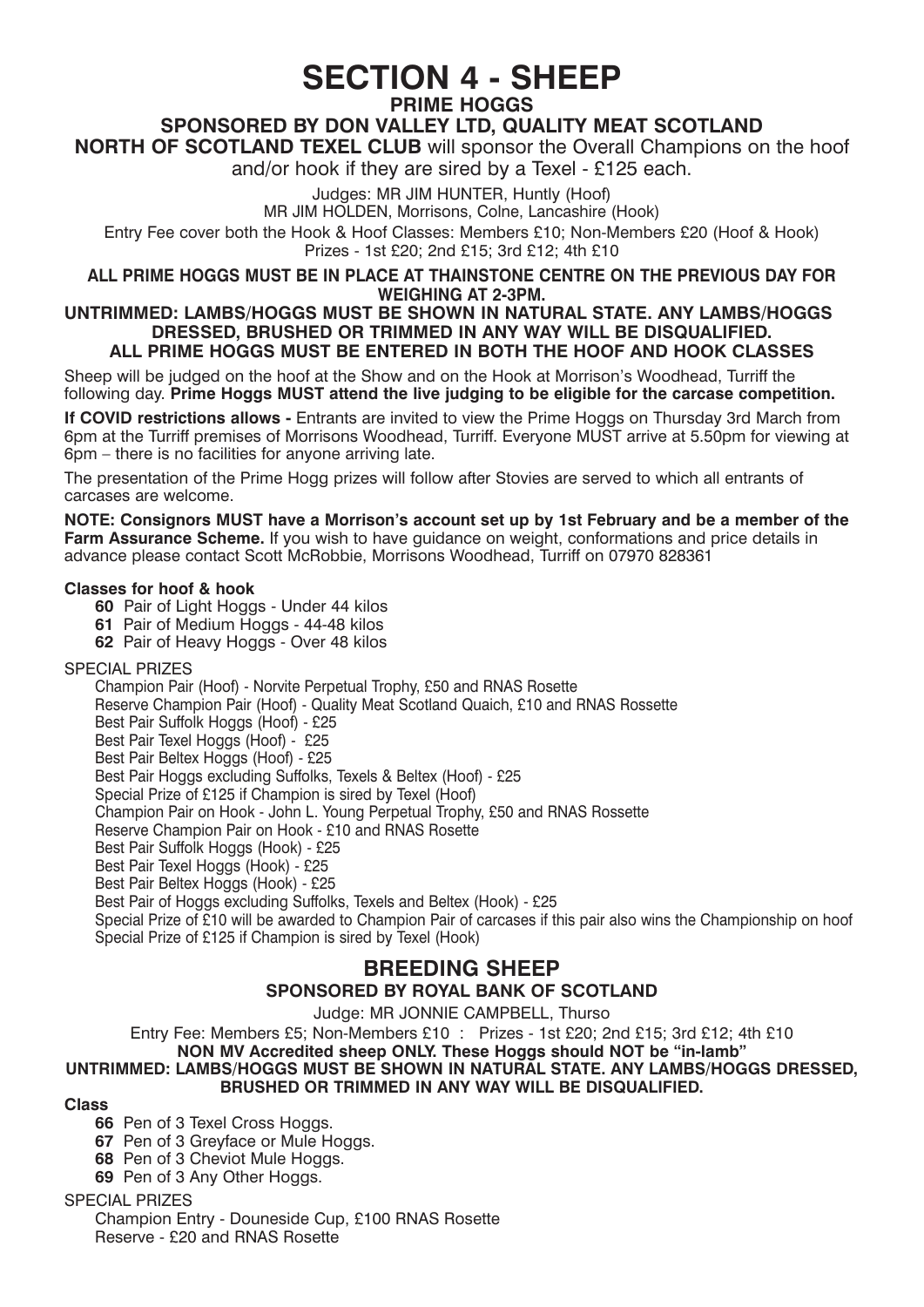# **SECTION 5 - CEREALS**

Judge: MR ALYN BRIDGEFORD, Ellon

### Entry Fee: £5 per entry Prizes: 1st £15; 2nd £10; 3rd £5

### **Please deliver all samples to Frontier Agriculture Ltd, Kingseat Store, Newmachar AB21 0UE by 10th February.**

### **Convener - Mike Morrice, 07970220725 or mike.morrice@frontierag.co.uk**

In addition to the general rules the following conditions apply to Section 5 (Cereals):

- 1. Entries must have been grown by Exhibitor in 2021. No Exhibitor can show, in any one class, more than one entry of the same variety of grain off the same field. Entries must be named in all grain entries and certificate number given in seed classes.
- 2. The entry is to be displayed in a bag and must carry a card, firmly attached, stating the variety. **Samples will be judged on a combination of the following:- Germination; Specific Weight; Moisture; & Appearance. Malting barley class also to be judged on Nitrogen levels.**
- 3. The quantity of grain required is 1kg per entry.
- 4. All grain exhibits must have been grown in the North of Scotland.
- 5. All oat entries must be of milling oat standard.
- 6. All classes below are open to entries from either Conventional or Certified Organic production systems.

### **The Society gratefully acknowledges the sponsorship provided by Agrii for the RNAS Growing Cereals Competition 2021.**

### **BARLEY**

### **SPONSORED BY GROUNDWATER LIFT TRUCKS LTD**

### **Class**

### **70** Spring Seed Barley

- **71** Spring Barley
- **72** Winter Barley

Best Sample of Barley - £15 and RNAS Prize Card Reserve Best Sample of Barley - £10 and RNAS Prize Card

# **MALTING BARLEY SPONSORED BY SCOTGRAIN AGRICULTURE/BAIRDS MALT**

#### **Class**

**73** Spring Malting Barley

Best Sample of Spring Malting Barley - Pauls Quaich, £15 and RNAS Prize Card Reserve Best Sample of Spring Malting Barley - £10 and RNAS Prize Card

### **MILLING OATS SPONSORED BY HAMLYN OATS**

#### **Class**

**74** Milling Oats

Best Sample of Milling Oats - Grampian Oat Products Trophy, £15 and RNAS Prize Card Reserve Best Sample of Milling Oats - £10 and RNAS Prize Card

# **WHEAT SPONSORED BY FRONTIER AGRICULTURE LTD Class**

**75** Wheat Best Sample of Wheat - £15 and RNAS Prize Card Reserve Best Sample of Wheat - £10 and RNAS Prize Card

SPECIAL PRIZE

Overall Champion - RNAS Tray, £10 and RNAS Prize Card Overall Reserve Champion - £5 and RNAS Prize Card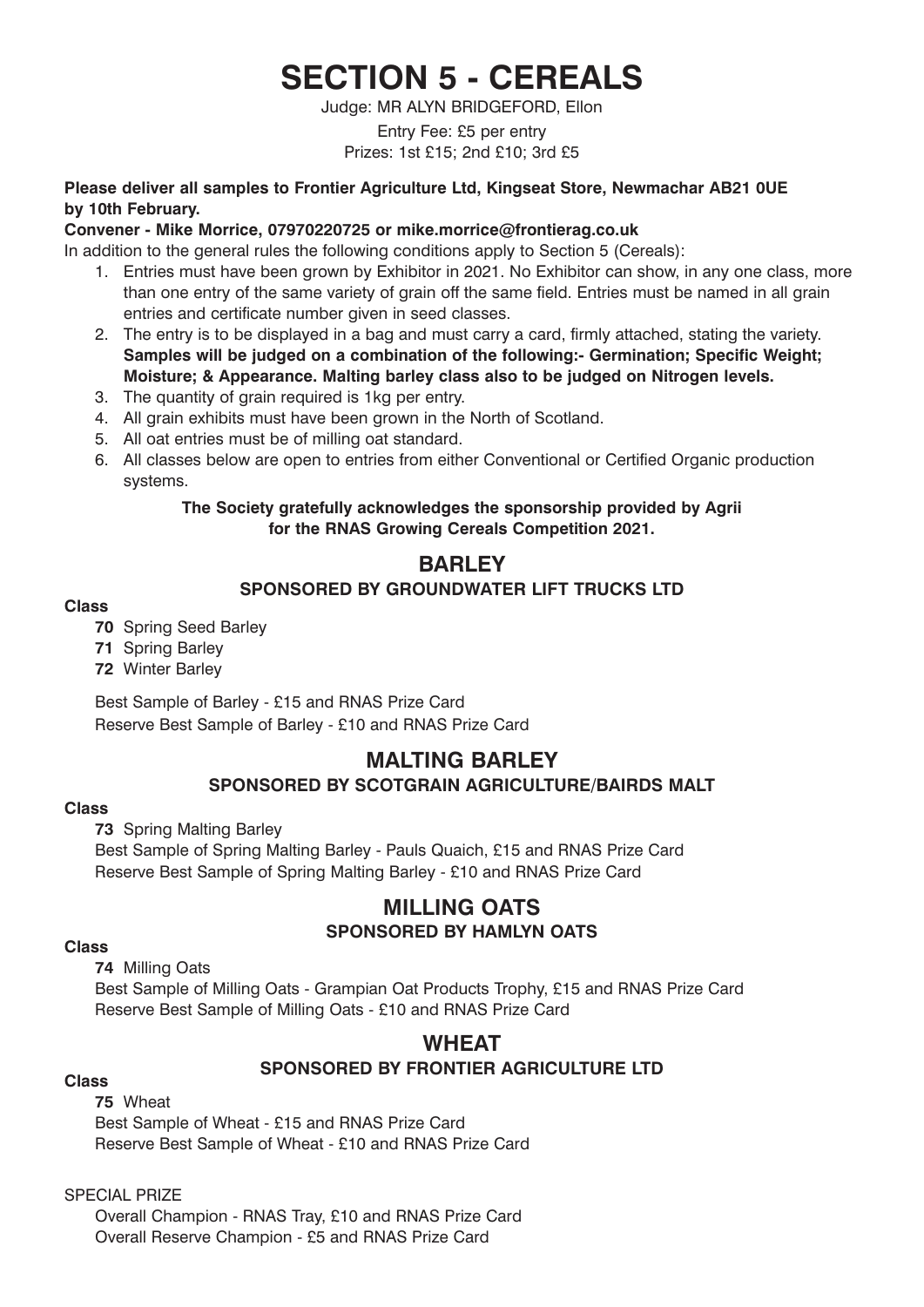# **SECTION 6 - ROOTS**

### **SPONSORED BY GEORGE DUNCAN AGRI SOLUTIONS LTD. & THORNEYBANK FARM SHOP**

Judge: MR ANGUS JACOBSEN, Kinneff

Entry Fee: £5 per entry :: Prizes: 1st £15: 2nd £10: 3rd £5

In addition to the general rules the following conditions apply:

- 
- 1. **Turnip Tops and Tails to be left on, except Class 85.**<br>2. Exhibits can be washed or wiped but oiling is prohibited and will lead to disqualification.
- 3. Exhibits must have been grown by the Exhibitor in 2021-2022.
- 4. All entries must exhibit the name of the variety.
- 5. Deliveries of potatoes and turnips to the gallery, Thainstone Centre, after 4pm on the day before Show or before 9am on Show Day. Entries should be removed between 3.30pm and 5pm on Show Day.

### **WARE POTATOES SPONSORED BY NFUS Class**

**80** 12 white potatoes shown on tray

**81** 12 coloured potatoes shown on tray

SPECIAL PRIZES

Overall Champion in Potatoes - Harp Lager Trophy, £15 and RNAS Prize Card Reserve Overall Champion in Potatoes - £10 and RNAS Prize Card

### **TURNIPS**

### **Class**

- **82** 4 yellow or white fleshed turnips
- **83** 4 purple-top Swedish turnips
- **84** 4 green or bronze top Swedish turnips
- **85** 4 turnips or swedes prepared for processing or shopping
- **86** The biggest neep (by weight)

### SPECIAL PRIZES

Overall Champion in Turnips or Swede - BRH Cup, £15 and RNAS Prize Card Reserve Overall Champion in Turnips or Swede - £10 and RNAS Prize Card

# **FODDER BEET Class**

**87** 4 Fodder Beet

**88** The biggest Fodder Beet (by weight)

### SPECIAL PRIZES

Overall Champion in Fodder Beet - £15 and RNAS Prize Card Reserve Overall Champion in Fodder Beet - £10 and RNAS Prize Card

# **SECTION 7 - SILAGE AND HAY**

### **SPONSORED BY SINCLAIR CONTRACTORS & THORNEYBANK FARM SHOP**

Judge: MR JOHN SHAND, Clochan

Entry: £5 per entry :: Prizes: 1st £15; 2nd £10; 3rd £5

**Hay entries** (a large clutch is sufficient) should be delivered to the SAC Office, Thainstone Centre, by 2pm on the day before the Show.

**Silage entries** should be delivered or notified to SAC for analysis by the first week in February. All entries of silage require SAC analysis (2kg samples), even those which may have previously been analysed by commercial companies. **This must also be paid for by the entrant.** Inquiries to SAC, Thainstone Office. Tel. 01467 625385.

### **Class**

- **90** Grass/Clover Pit Silage
- **91** Baled or Wrapped Grass Silage
- **92** Hay, natural

SPECIAL PRIZES

Overall Champion Silage - Alex Buchan Cup, £15 and RNAS Prize Card Overall Reserve Champion Silage - £10 and RNAS Prize Card Overall Champion Hay - Agrii Cup, £15 and RNAS Prize Card Overall Reserve Champion Hay - £10 and RNAS Prize Card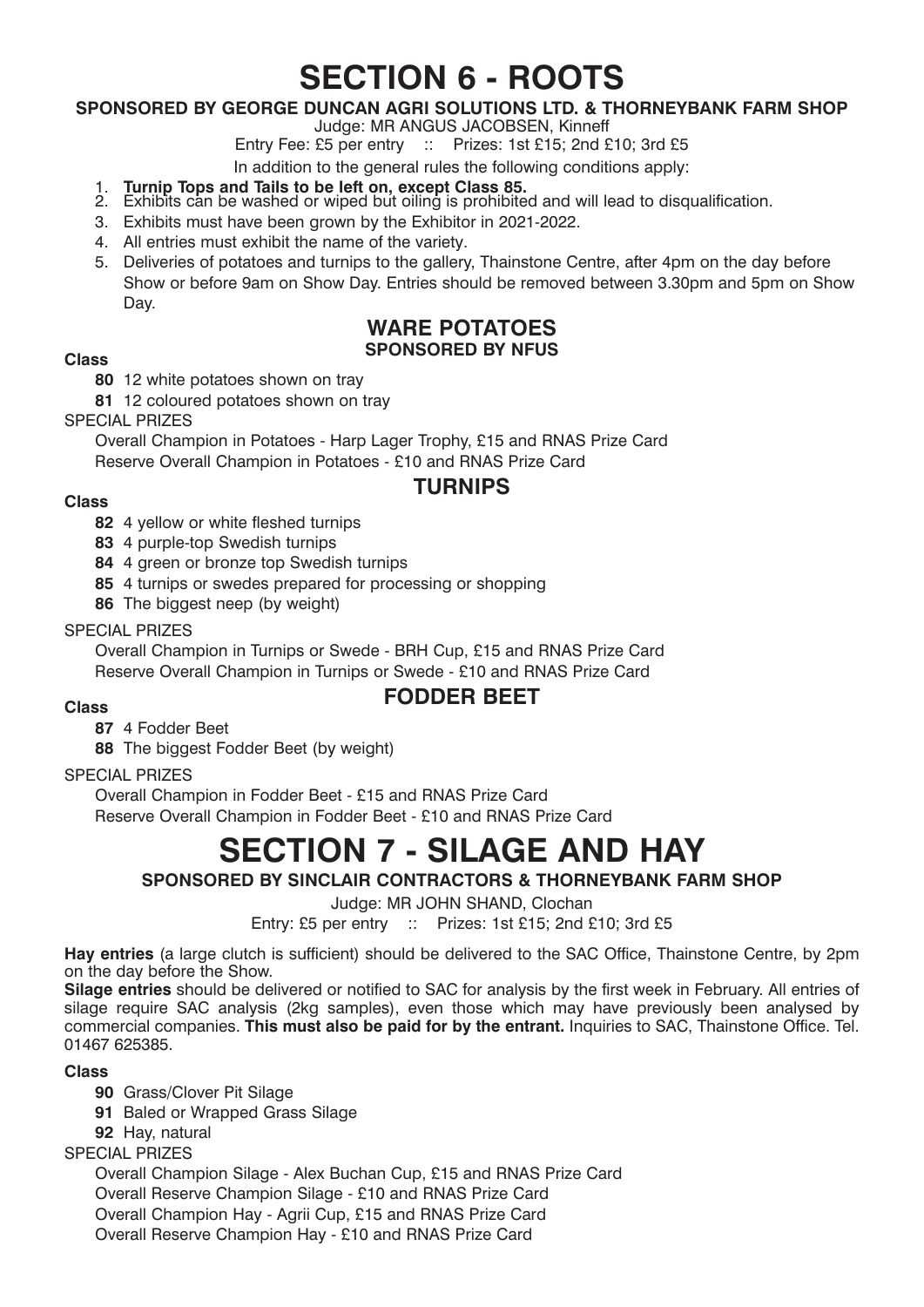# **SECTION 8 - SWI COMPETITION**

**SPONSORED BY QUALITY MEAT SCOTLAND & NFUS** Judge: MRS ELIZABETH GREIG, Country Flavours of Alford

Entry Fee: £5 per entry :: Prizes: 1st £20; 2nd £15; 3rd £10; 4th £5

**In co-operation with**

### **INDIVIDUAL or GROUP of MEMBERS OF AN INSTITUTE COMPETITION**

Entries must be on display on Show Day in the Mart by 9.30am for judging at 10.00am and may not be uplifted till after 2.30pm. The competition will be open to individuals from Institutes throughout the RNAS area (Aberdeenshire, Banffshire and Kincardineshire).

### **"A STAYCATION SUPPER"**

- 1 A Forfar Bridie
- 2 A filled Brandy Basket
- 3 A small jar of Marmalade.
- 4 4 Whisky Truffles

### **All items to be displayed on a Tray - Maximum tray size 50cms x 38cms.**

**All items to be home-made by a minimum of 1 lady to a maximum of 4 ladies from the same Institute. Accessories allowed.**

### **Scoring – 20 points per item plus 20 points for presentation.**

Entry forms are available from SWI Federations or from the RNAS Secretary and should be returned to the RNAS Secretary by 30th January, 2022.

SPECIAL PRIZE

Best Entry - Sir Thomas Mitchell Cup

# **SECTION 9 - S.A.Y.F.C. Competitions**

# **SPONSORED BY CHARLES J. MARSHALL (ABDN) LTD**

*All Young Farmer entry forms and money to be returned to the RNAS Secretary by Friday,* 

*1st February, 2022. All Young Farmer Competitions are open to Clubs in the North Area.*

# **YOUNG FARMERS COMPETITIONS IN CO-OPERATION WITH SAYFC STOCKJUDGING - WEDNESDAY, 2ND MARCH, 2022**

Judge: MR HARRY EMSLIE, Mintlaw

Prizes – Team Stockjudging – Sir Thomas Mitchell Cup and £30; 2nd £21; 3rd £15. Ladies Individual (27 years and under) – SWRI Trophy and £30; 2nd £20; 3rd £10. Gents Individual (27 years and under) – Bert Reid Trophy and £30; 2nd £20; 3rd £10.

Competition – Judge and place (ABXY) 6 classes of cattle and sheep (possibly a novelty class)

- Time All competitors MUST report at 1.15pm at the top of Ring 1 (next to the Gallery Restaurant) for registration for a 1.30pm start
- Rules Teams consist of 3 full club members (27 years and under). No restriction on number of entries per club.

Entry Fee - £5 per team – payable with submission of entry form

*Results will be displayed in the RNAS Show Office window ASAP on the day of the show.*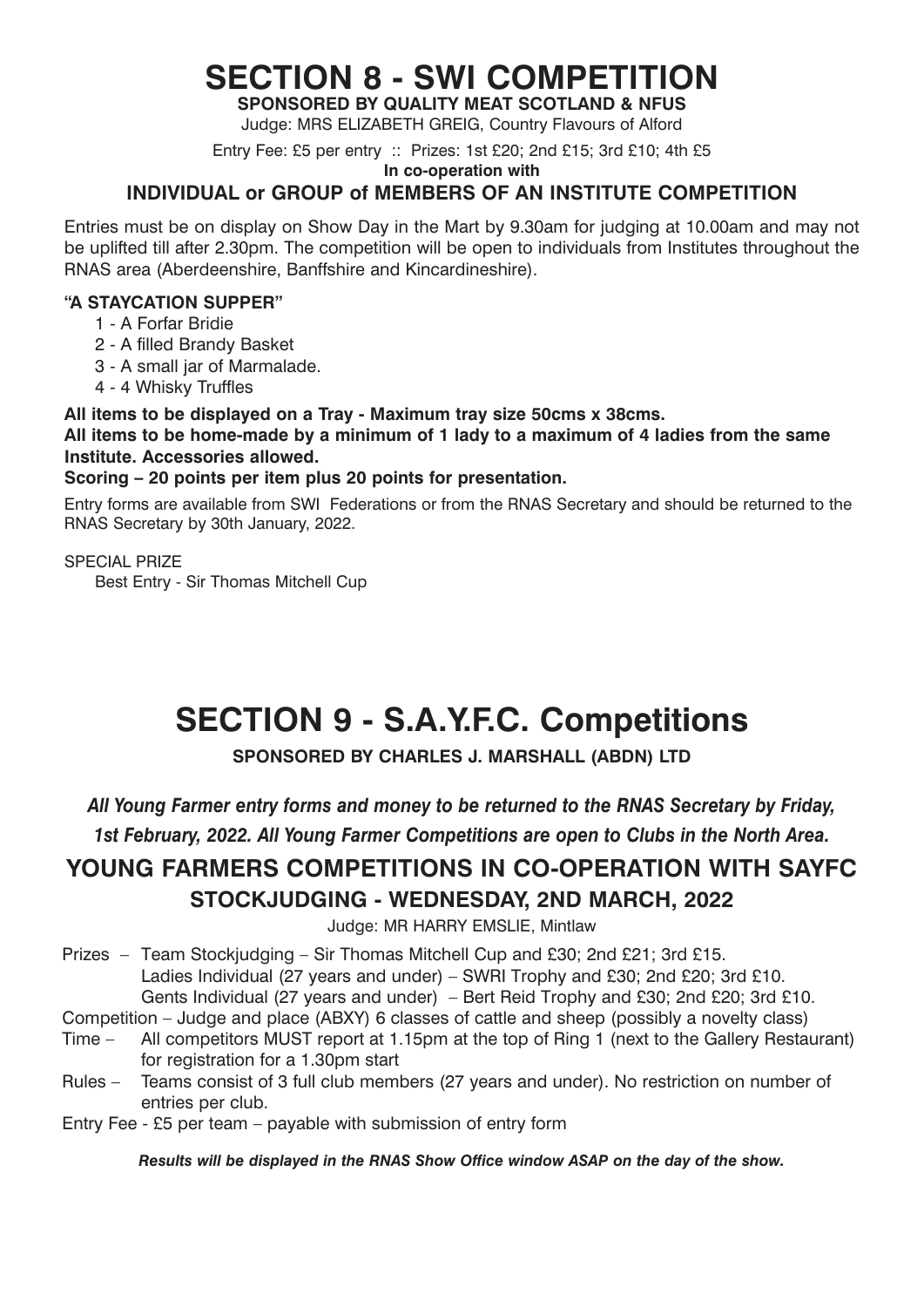# **CARCASE COMPETITION - THURSDAY, 3RD MARCH, 2022**

Judge: Mr JIM HOLDEN, Morrisons, Colne, Lancashire (Hook)

**If COVID restrictions allows** - this competition will take place at Morrisons, Woodhead, Turriff

Prizes – Team Carcase Judging – The Robertson Salver and £30; 2nd £21; 3rd £15.

Senior Individual (19-27 years) – 1st £30; 2nd £20; 3rd £10.

Junior Individual (under 19 years) – 1st £30; 2nd £20; 3rd £10.

Competiton – Judge and place (ABXY) 4 classes of cattle & possibly lamb carcases on the hook. Time – All competitors MUST report at 6.20pm for 6.30pm judging to Morrisons, Woodhead, Turriff - **No late arrivals**.

Rules – Teams consist of 3 club members (one may be an associate). No restriction on number of entries per club – Individual or team – Teams must be registered by the day prior to the Spring Show.

Entry Fee – None

# **DECORATIVE BOX OF PRODUCE - WEDNESDAY, 2nd MARCH, 2022**

Judge: MR ANGUS JACOBSEN, Kinneff

Prizes – 1st £20; 2nd £15; 3rd £10; 4th £5.

Competition – The box must be no bigger than 3' x 2' and must include: Seed Barley, Potatoes, Turnips, Carrots and 2 other products. Club members must have production responsibility.

Time – All entries must be delivered to the Gallery area by 9.30am for judging and can be uplifted after 2.30pm.

Rules – 1 entry per club. Exhibits can be washed or wiped but oiling is prohibited and will be disqualified. Entry Fee - £2 payable with submission of entry form.

# **INDUSTRIAL DISPLAY - WEDNESDAY, 2nd MARCH, 2022**

Judges: MRS FIONA BRUCE, Udny and MRS HELEN WILLIS, Kinellar

Prizes - 1st £20; 2nd £15; 3rd £10; 4th £5.

Theme – "MEAT WITH INTEGRITY – SCOTLAND'S LARDER"

- Items 1. Chopping Board (any craft);
	- 2. Another craft item;
	- 3. 2 sausage rolls (homemade pastry);
	- 4. Another baking item;
	- 5. Appearance and Display.

### **Display must include a decorative "display title" banner or poster (can be computer aided).**

Time – All entries must be delivered to the gallery area by 9.30am for judging and can be uplifted after 2.30pm

Rules – One entry per club. Display must be no bigger than 3ft wide x 2½ft deep (freestanding). Further articles MUST be labelled. Accessories permitted. Members competing must not have attained their 28th birthday by the show date. Entries must be the member's unaided work. Entry Fee - £2 payable with entry form.

*Hugh Black Trophy awarded to the club with the highest combined points in the Box of Produce and the Industrial Display.* 

# **Awards to Standholders**

Judges: MR JOHN TELFER MR KEITH WALKER

Prizes of £25 each will be awarded to the inside and outside stand which in the opinion of the Judges offers the best presentation, with particular reference to new ideas or the introduction of new equipment or commodities for which reliable operational information is available and which in general creates most interest for those attending the Show.

No entry is required.

The RNAS Machinery Trophy will be awarded to the Best OUTDOOR Stand and the George Duncan Agri-Solutions Trophy to the Best INDOOR stand.